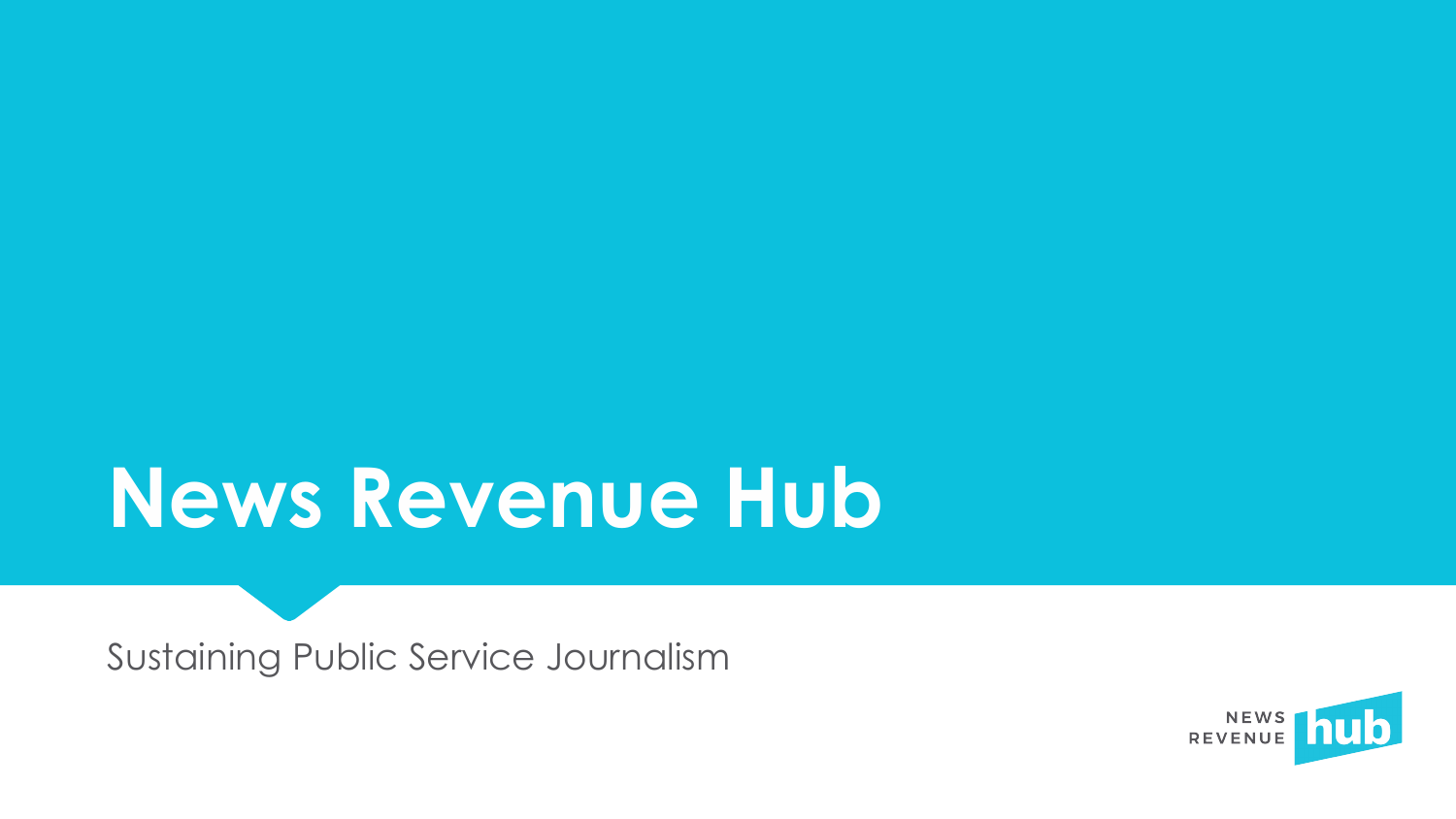#### **What is the News Revenue Hub?**

We help digital news organizations achieve financial sustainability through customized tech tools and tailored strategies.

- **Strength in relationships:** Foster audience trust and loyalty that inspires long-term investment.
- **Save time and money:** Automate and manage critical fundraising tasks allowing news organizations to focus on content production and audience development.

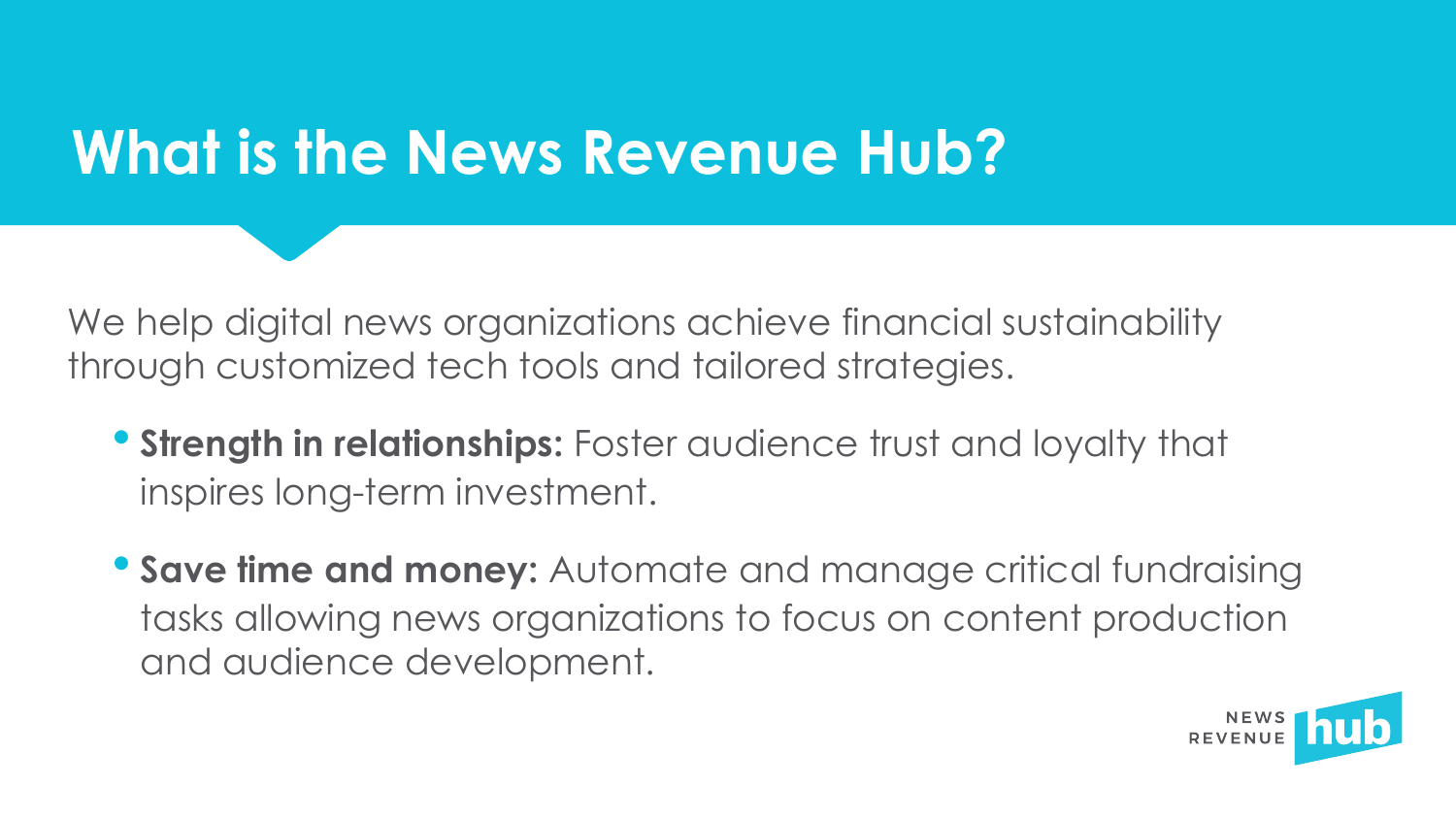#### **What do we know?**

Our executive team worked at **Voice of San Diego** where we developed a best-in-class membership program for nonprofit digital news. Our Director of Client Relationships ran the membership program at the **Texas Tribune.** 

We've been in your shoes before.









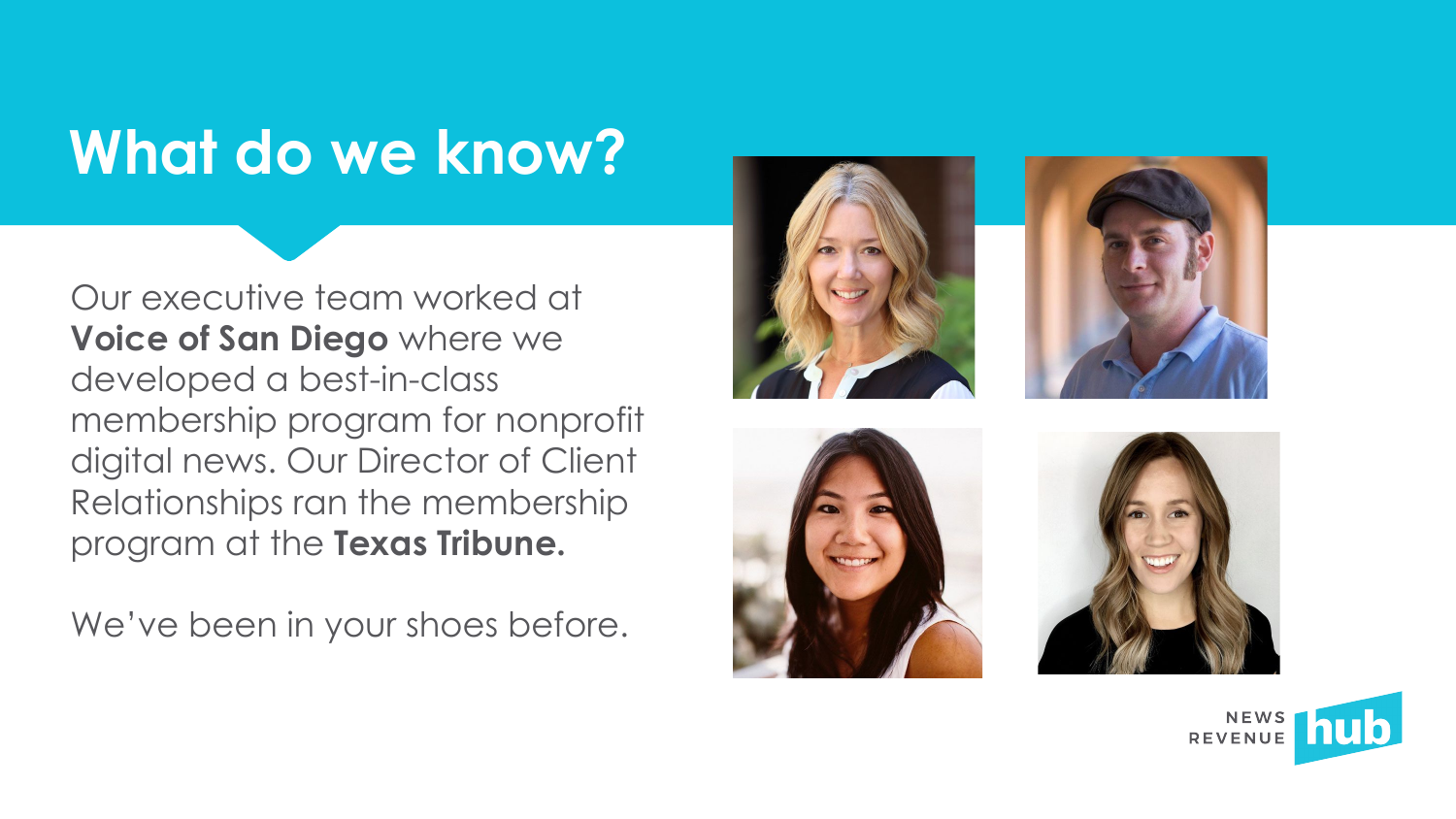### **Who's In The Hub?**

Current Hub clients are national, state and local news organizations, including Pulitzer winners. Most are nonprofit, all are renowned.

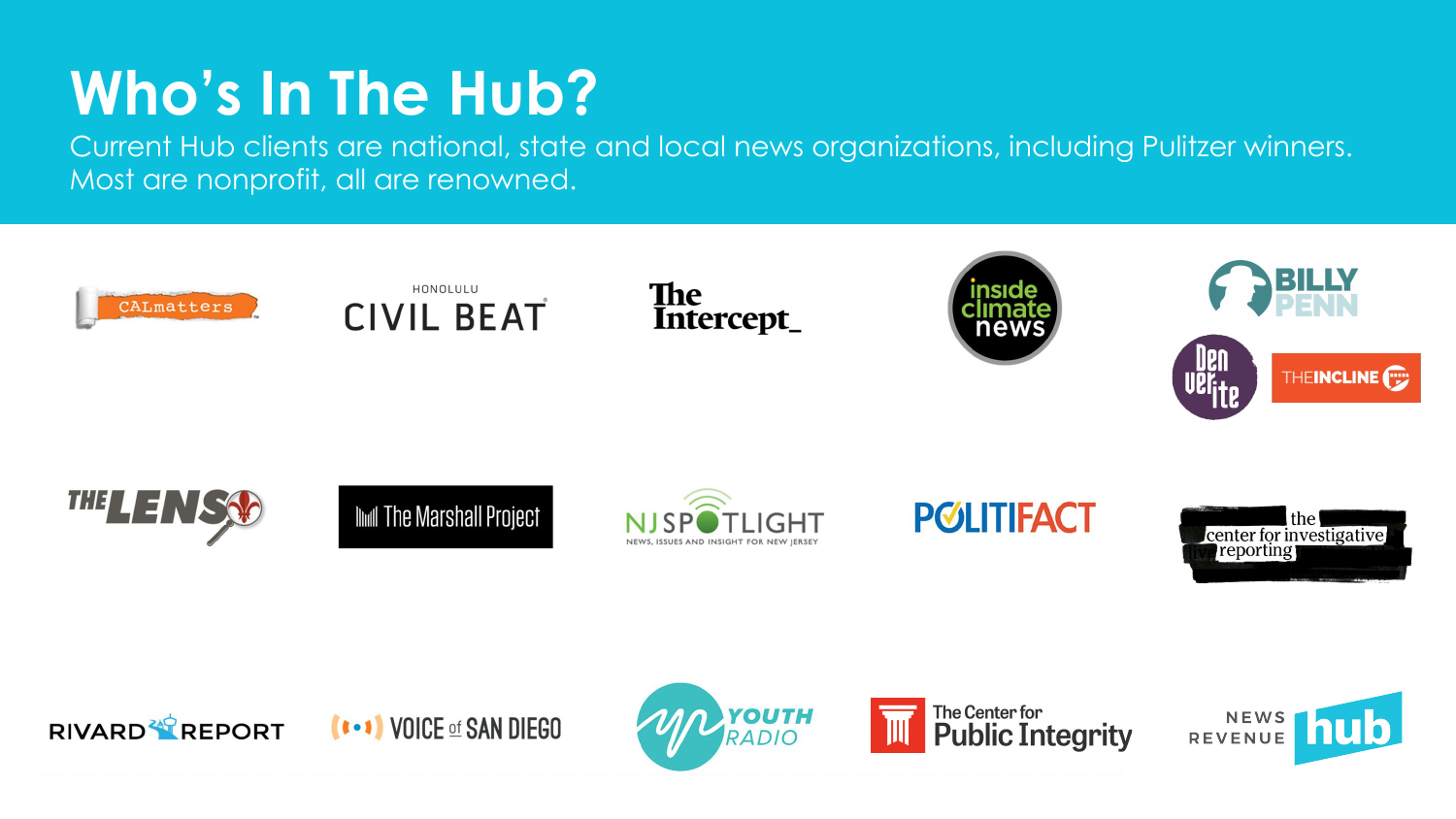#### **More Than \$4.2 Million Raised**

- •**Immediate results:** Clients collectively raised more than **\$2,945,175** in secured donations
- **Predictable revenue:** More than **\$1,336,013** pledged by donors (committed monthly/yearly gifts)
- **New constituents:** Clients increased their pool of potential members (subscriber database) by 22 percent

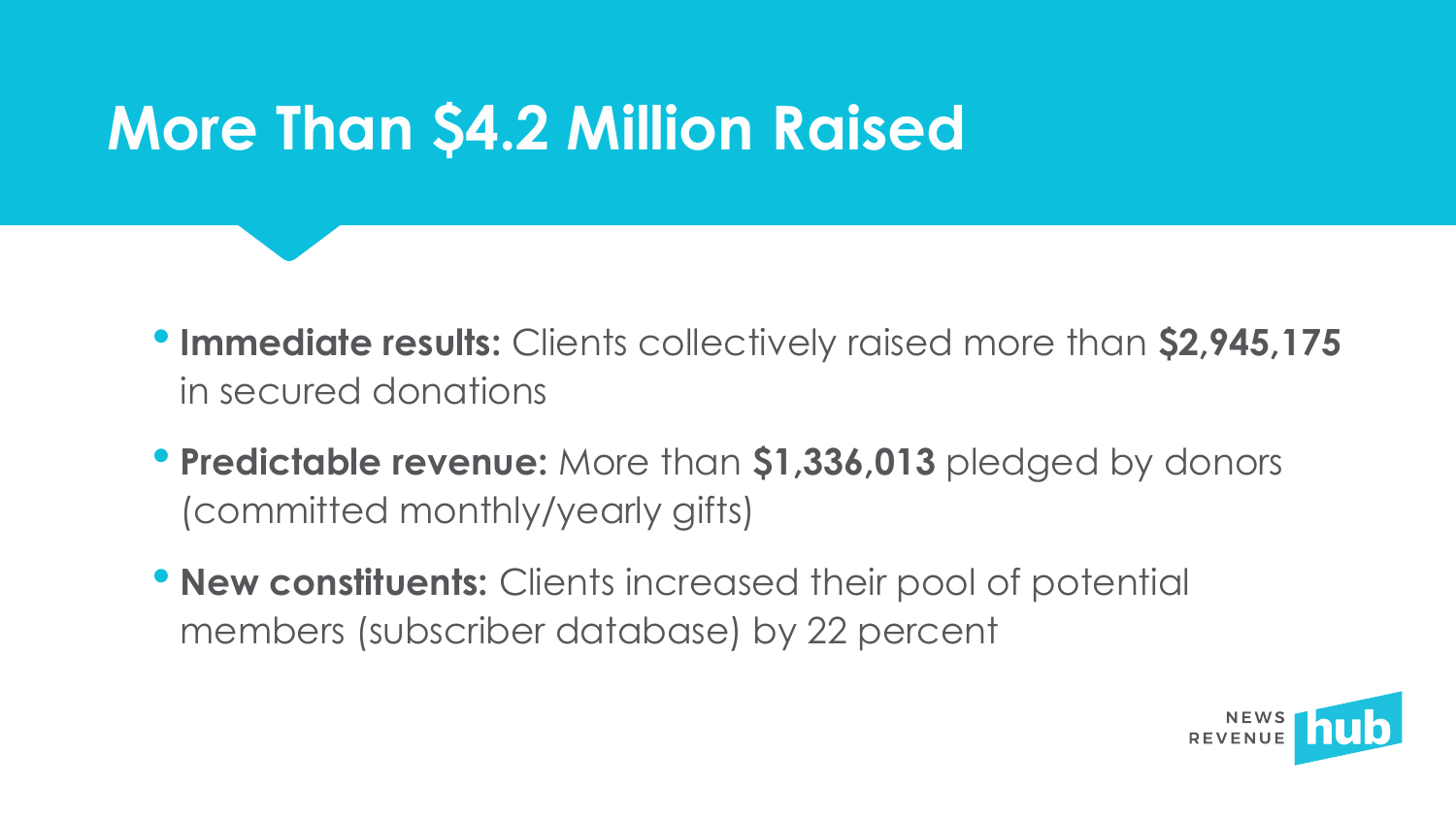

- It's not about transactions. It's about relationships.
- Build an informed community by making information accessible.
- Be honest and transparent about your financial needs.
- Ask your readers, "How much do you value quality reporting?"

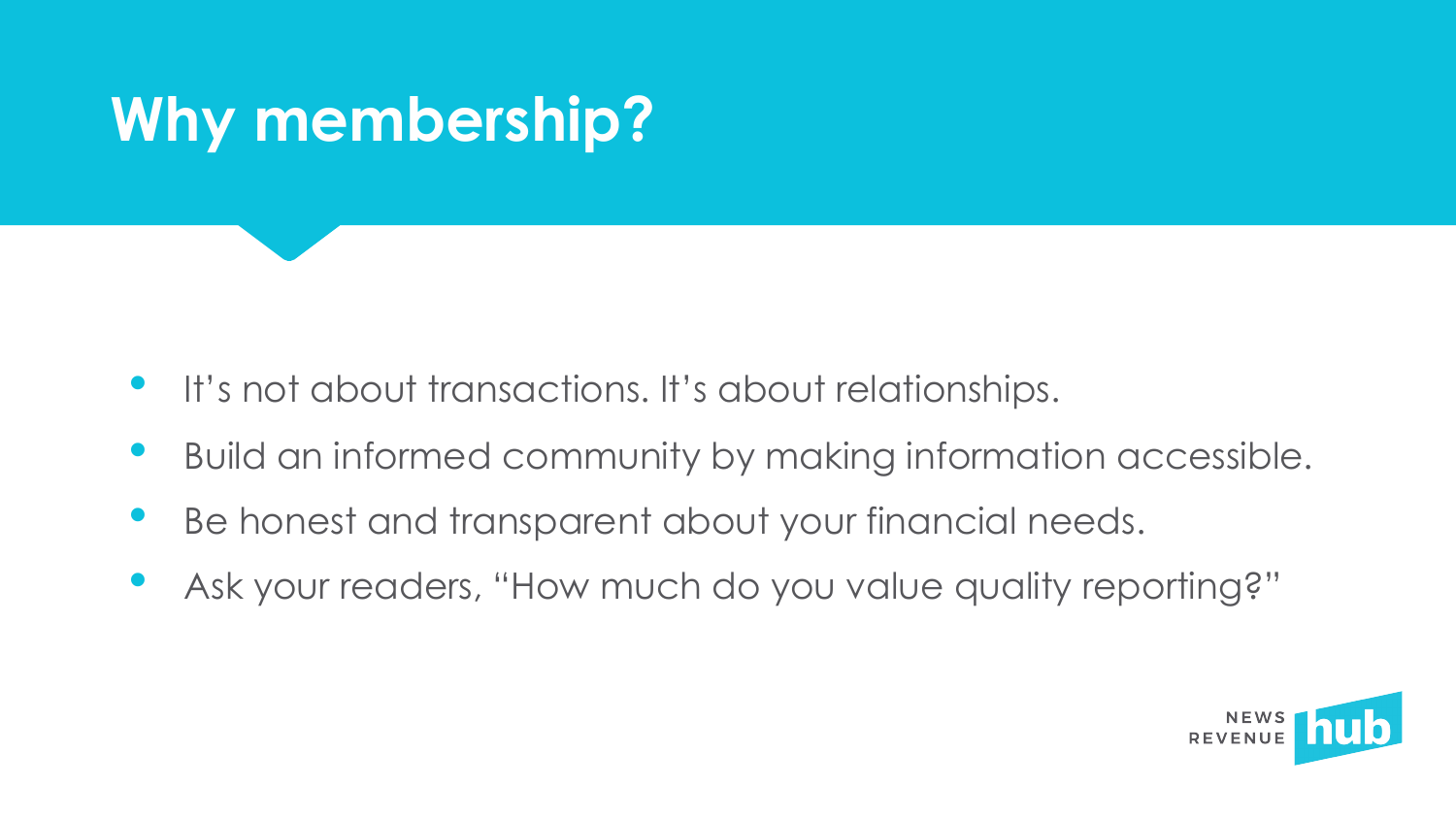#### **Case Study: Honolulu Civil Beat**

- Launched in 2010 as a for-profit shop with a metered paywall.
- They also had the backing of a billionaire.
- Steadily reduced the price and saw mediocre growth.
- Made the switch in 2016. Became a nonprofit and dropped the paywall.

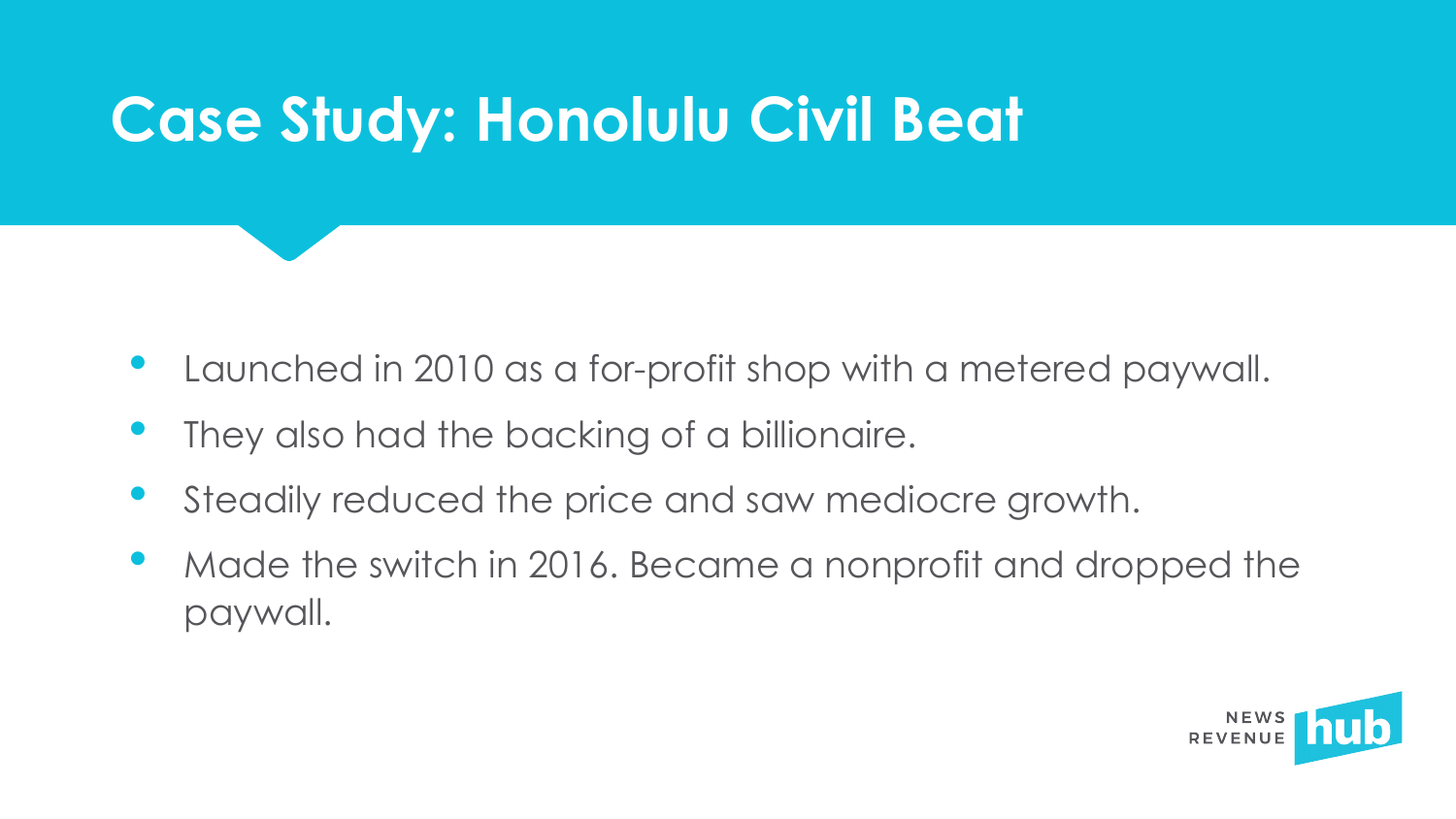#### **Case Study: Honolulu Civil Beat**

- Editors, reporters and the development team introduced themselves over a series of emails.
- They asked their audience to **give what they thought the content was worth.**
- Results: revenue from individuals increased by 78%. Average "transaction" increased from \$60 to \$140.

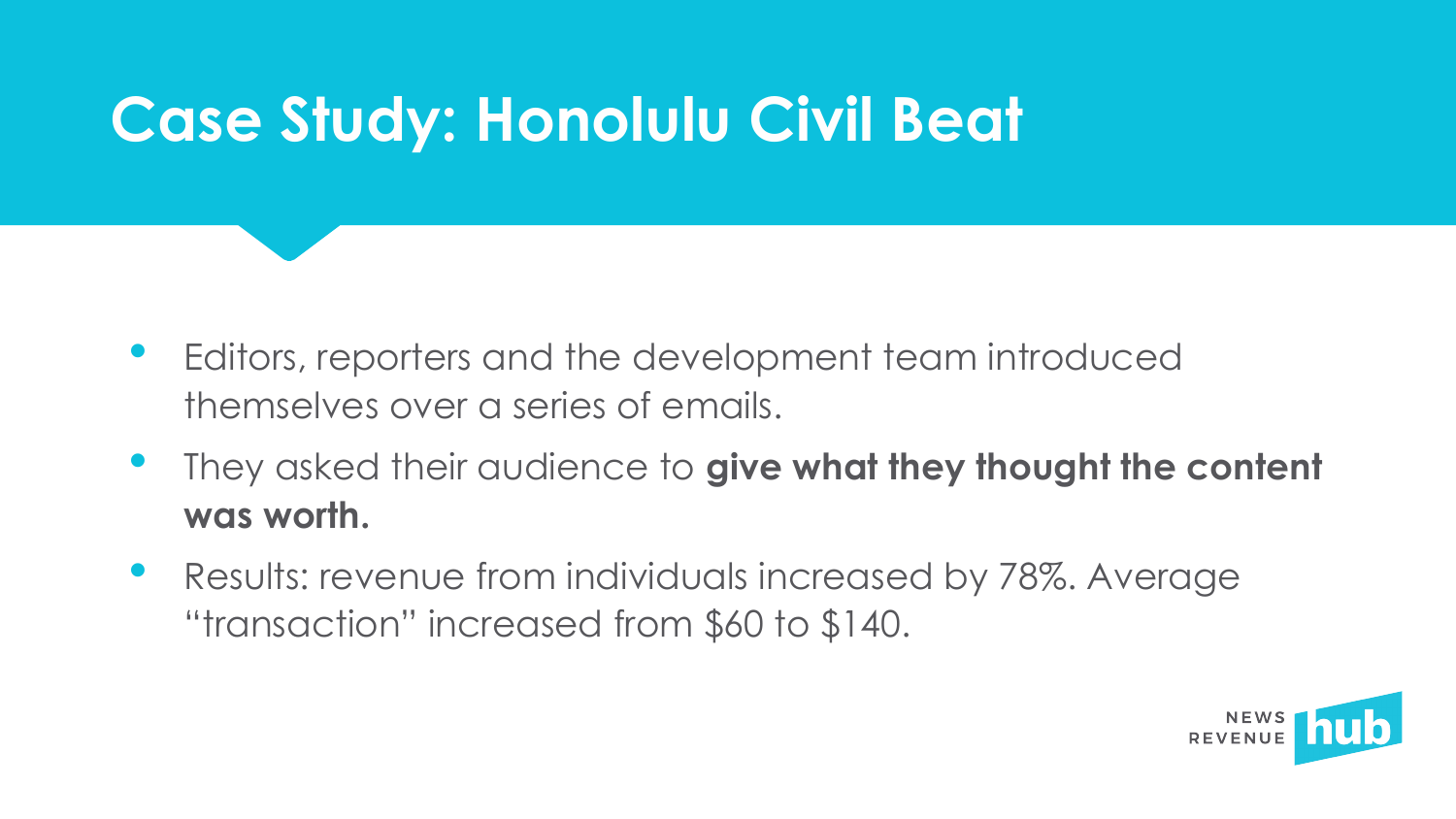#### **Case Study: Honolulu Civil Beat**



Dear Reader.

I'm Ben Nishimoto, the director of philanthropy at Civil Beat, here to give you some insight on our guiding principles as a nonprofit news organization. I want you to know that we demand transparency from government, business and others in positions of power. We hope that you benefit from these efforts, especially when our investigations shed light on things that are unjust and potentially harmful.

But none of what Civil Beat does would mean anything if we fail to earn your trust. That's why we are committed to transparency in every aspect of funding our small nonprofit newsroom.

Be transparent.

- Educate readers on your real needs.
- Help them understand the responsibility of a news consumer.

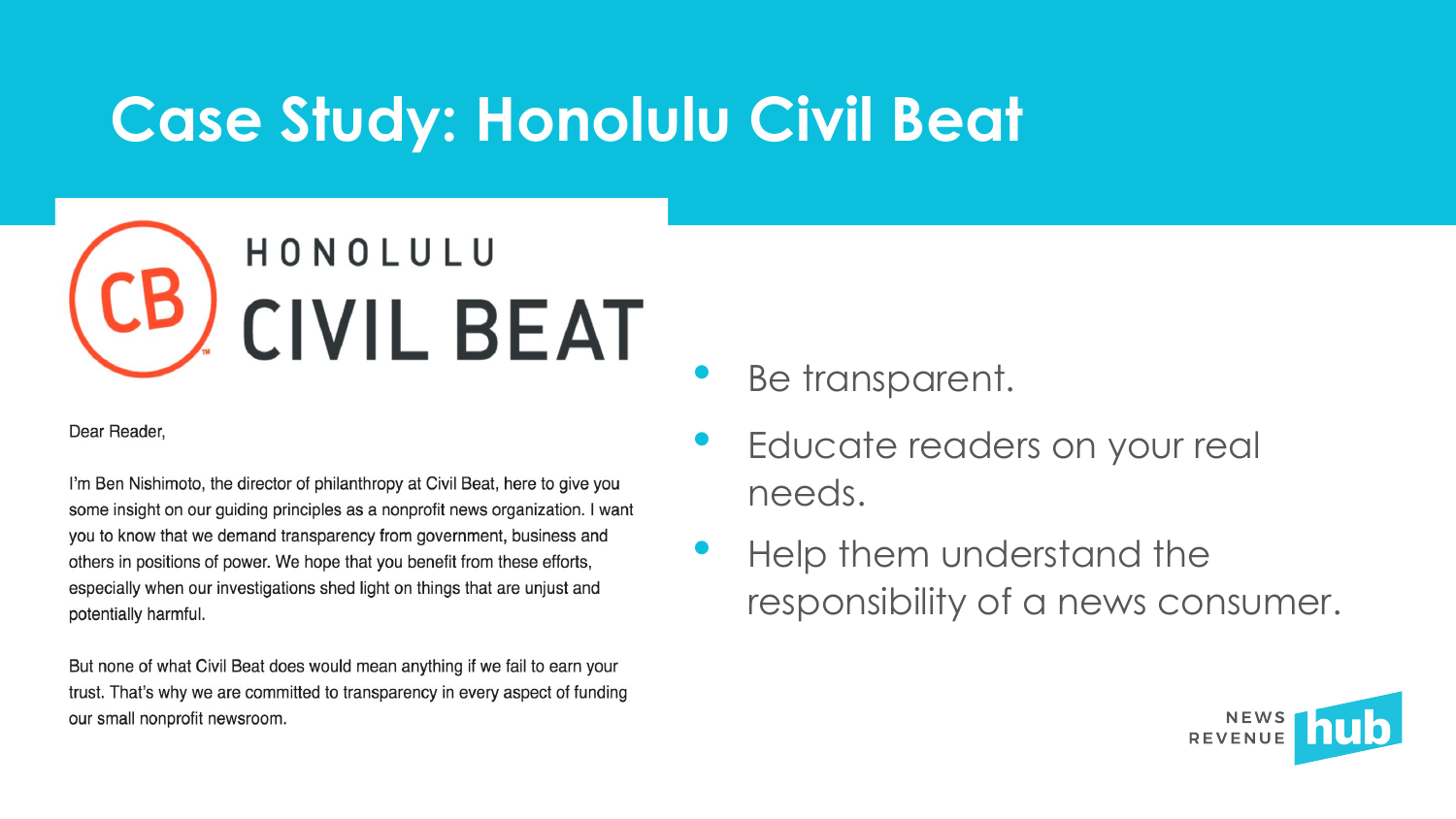

The success of a membership program depends on how strong your relationship is with your readers.

No gimmicks or tricks. Genuinely help subscribers understand your purpose, mission and challenges.

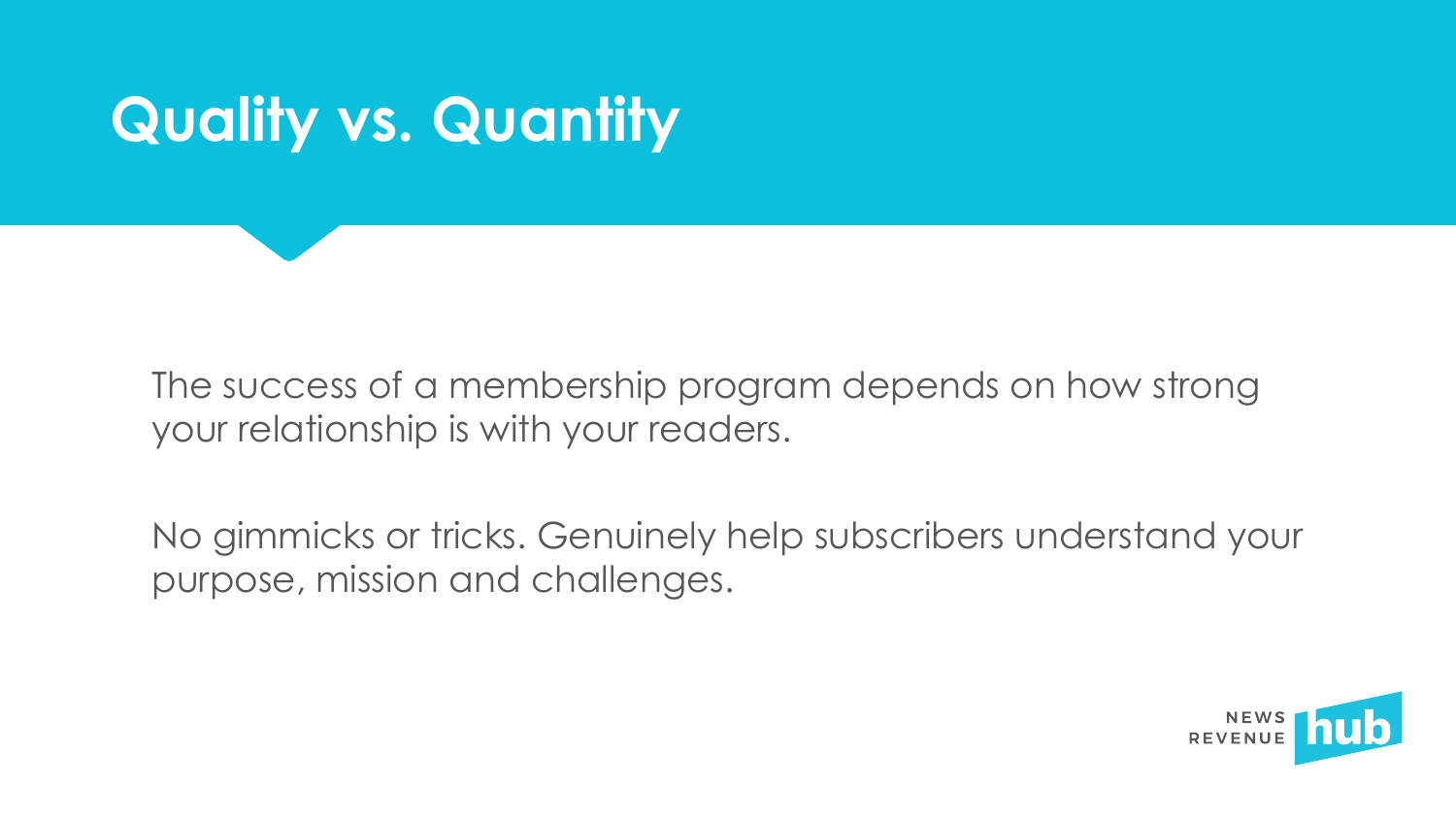#### **Case Study: Spirited Media Group**

Local for-profit news orgs in Philadelphia, Pittsburgh and Denverite.

Launched in February and March.





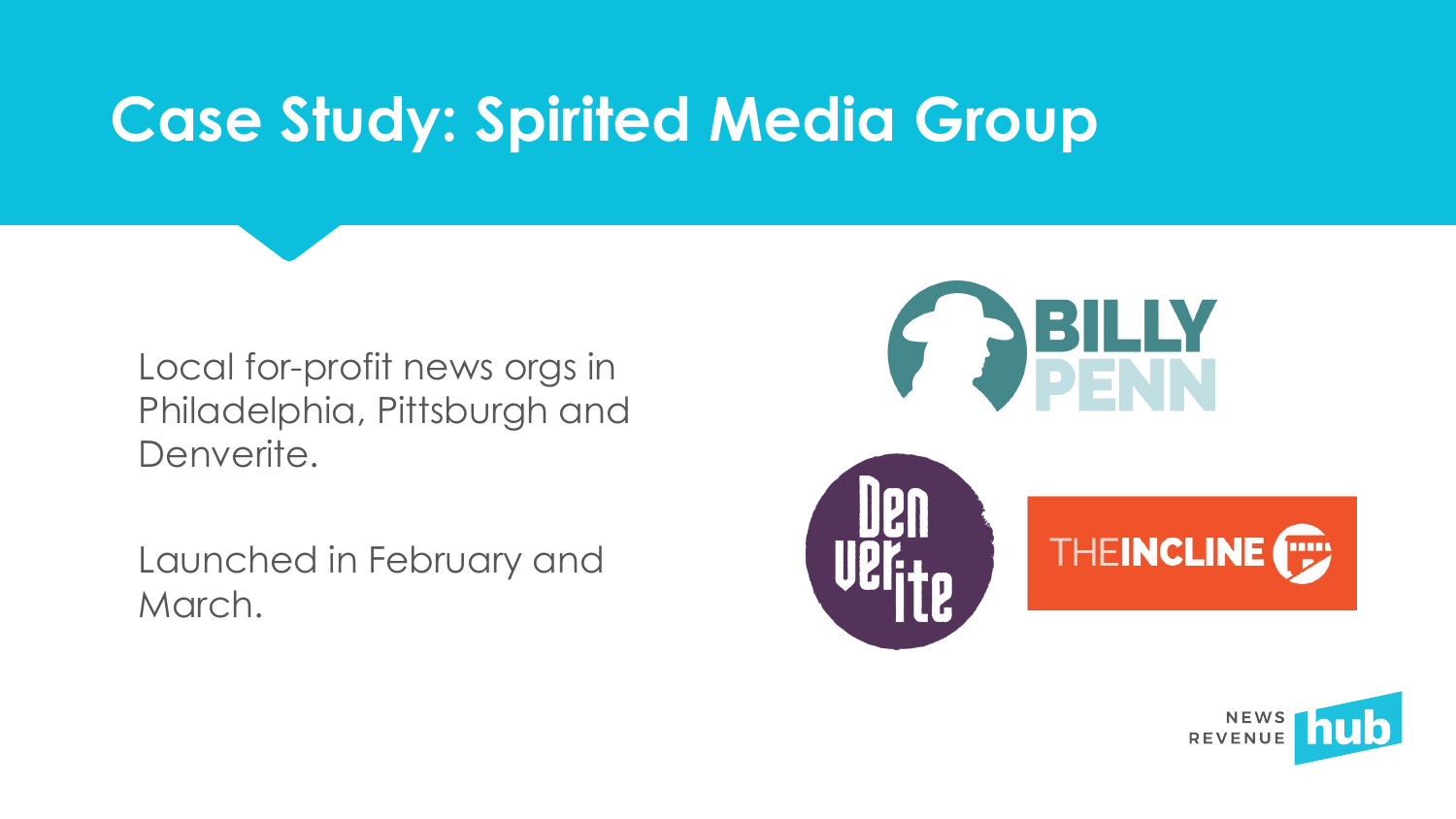

**Newsroom #1**

**Email Subscribers:** 9k and growing

**Total raised:** Approx. \$20k

**Conversion:** 4%

**Newsroom #2**

**Email Subscribers:** 7k and growing

**Total raised:** Approx. \$6,500

**Conversion:** 1-2%

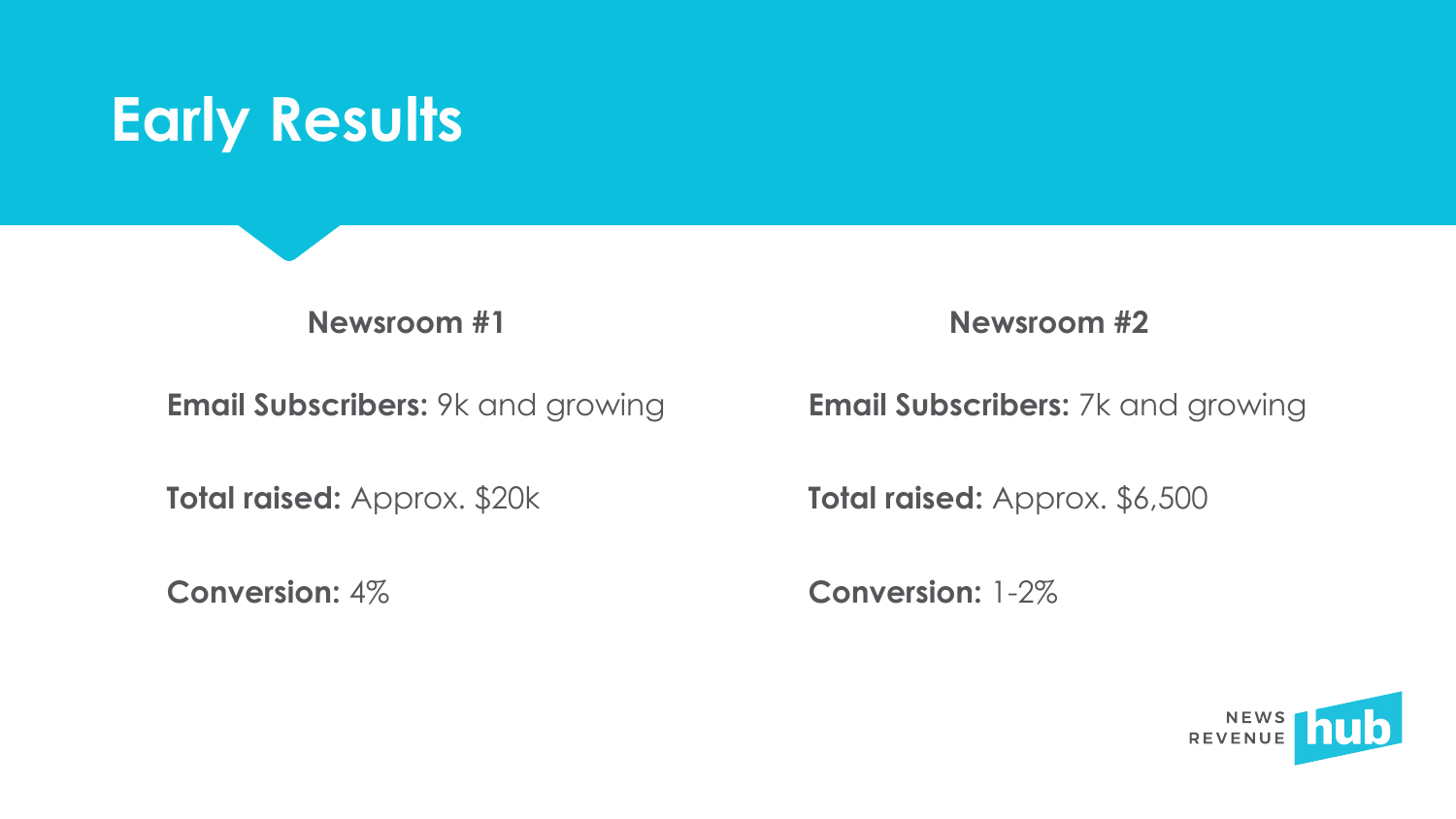# **Priming your readers**

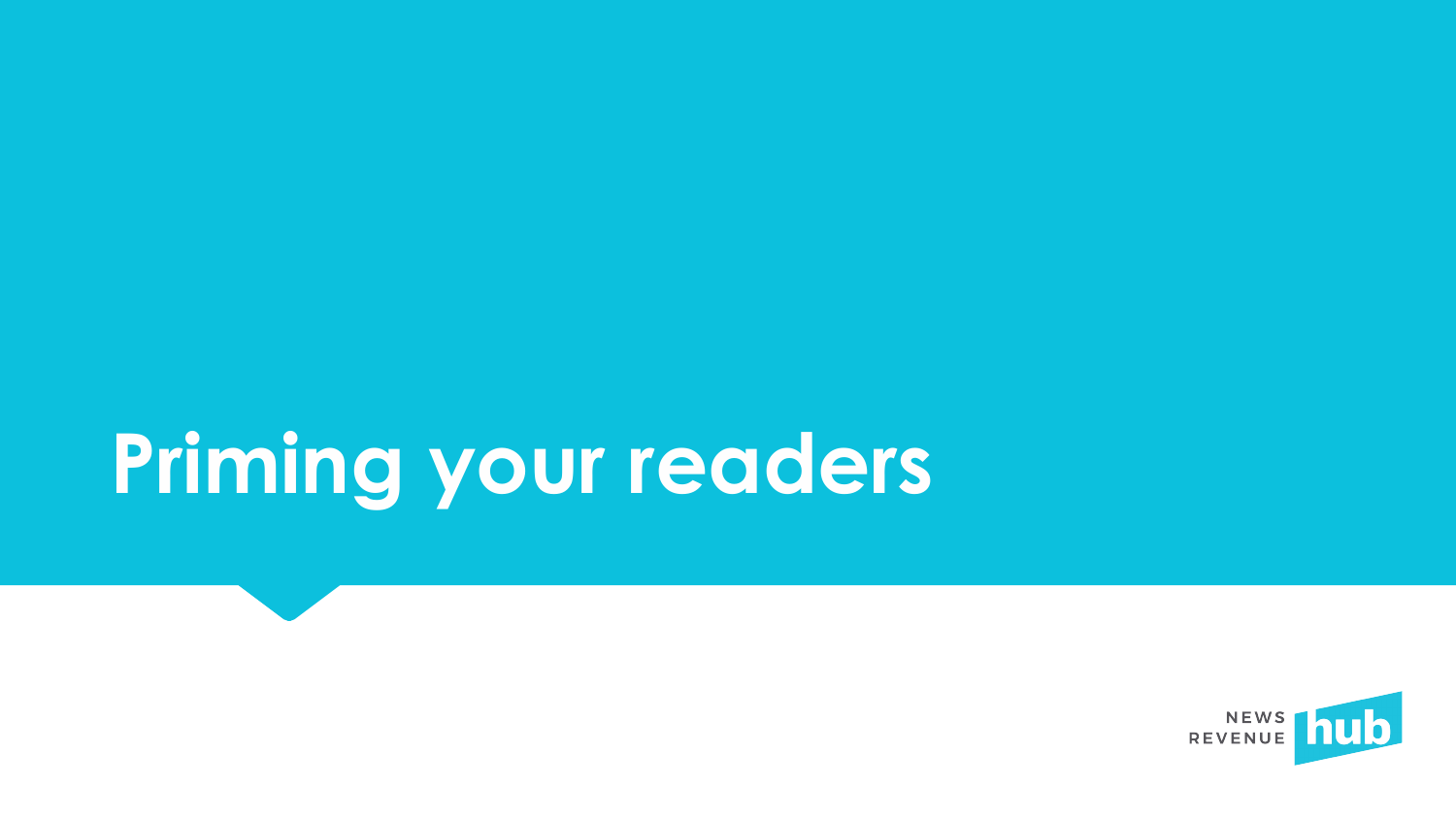#### **Back to basics**

At the Hub, we've found that many news readers don't know much about the sites they visit.

- They probably don't know you're a nonprofit. They're probably not familiar with the concept of "nonprofit news."
- They might see your donate button, but they don't know why they should click on it.
- They might think you're a newsletter only, and not even know you're a website.
- They may distrust you. Have they been given a reason not to be skeptical?

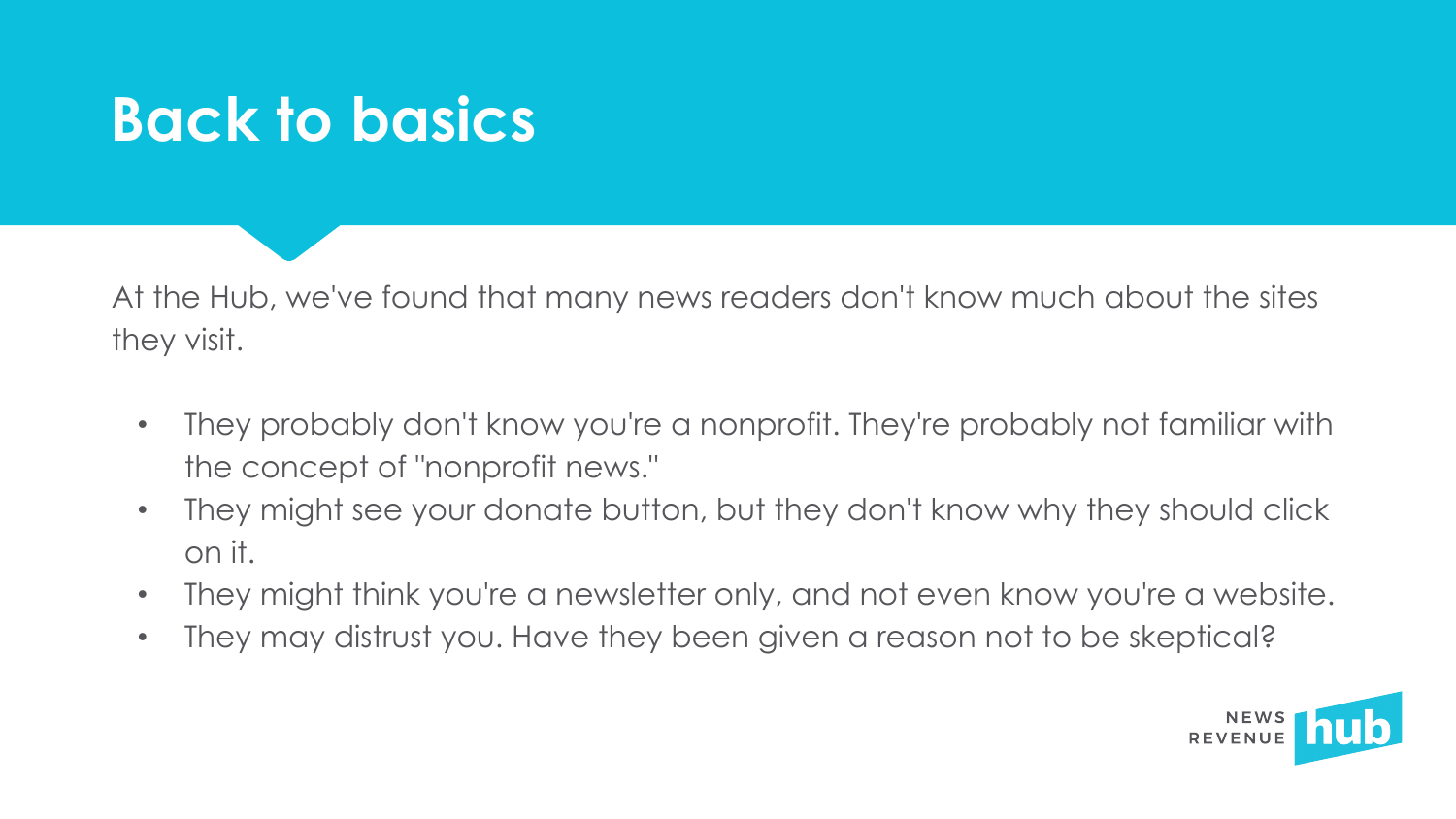#### **Goal**

Help readers understand your organization's purpose—and prime them for donating in the future.

- Tell readers about your organization and make a case for its need
- Ask readers to evaluate the service as they get to know you
- Tell readers you intend to ask them to donate later, so they should think about value now
- Clearly state options for accessing your work
- Give them a way to reach you

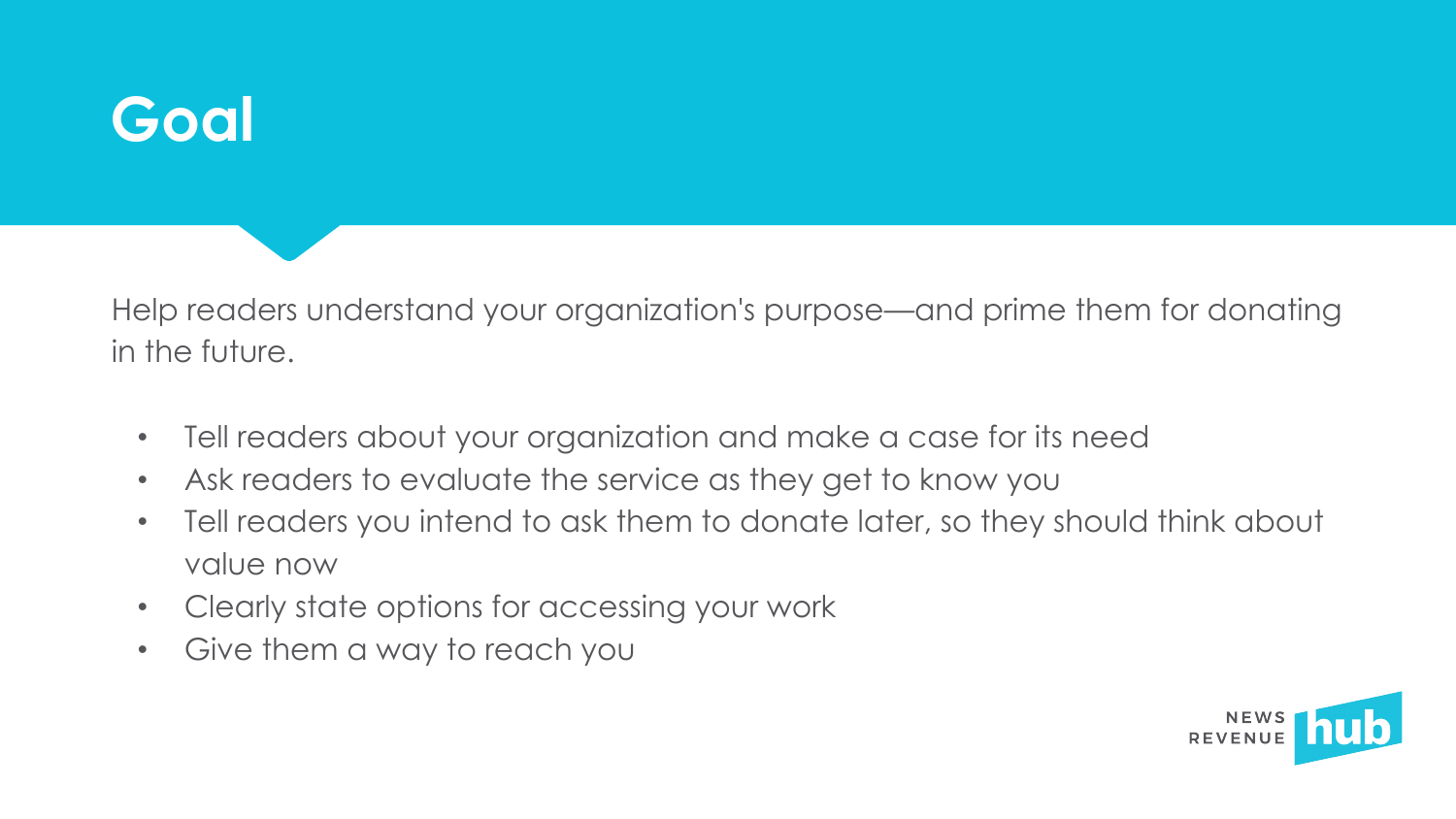#### **Create a Welcome Campaign**

- Put these concepts into practice by creating a welcome campaign or a "drip campaign."
- Send your subscribers a series of automatic, pre-written marketing emails to help them understand your organization.
- MailChimp offers automation for free. Alternatively, you can manually send a welcome email to new readers once a week.

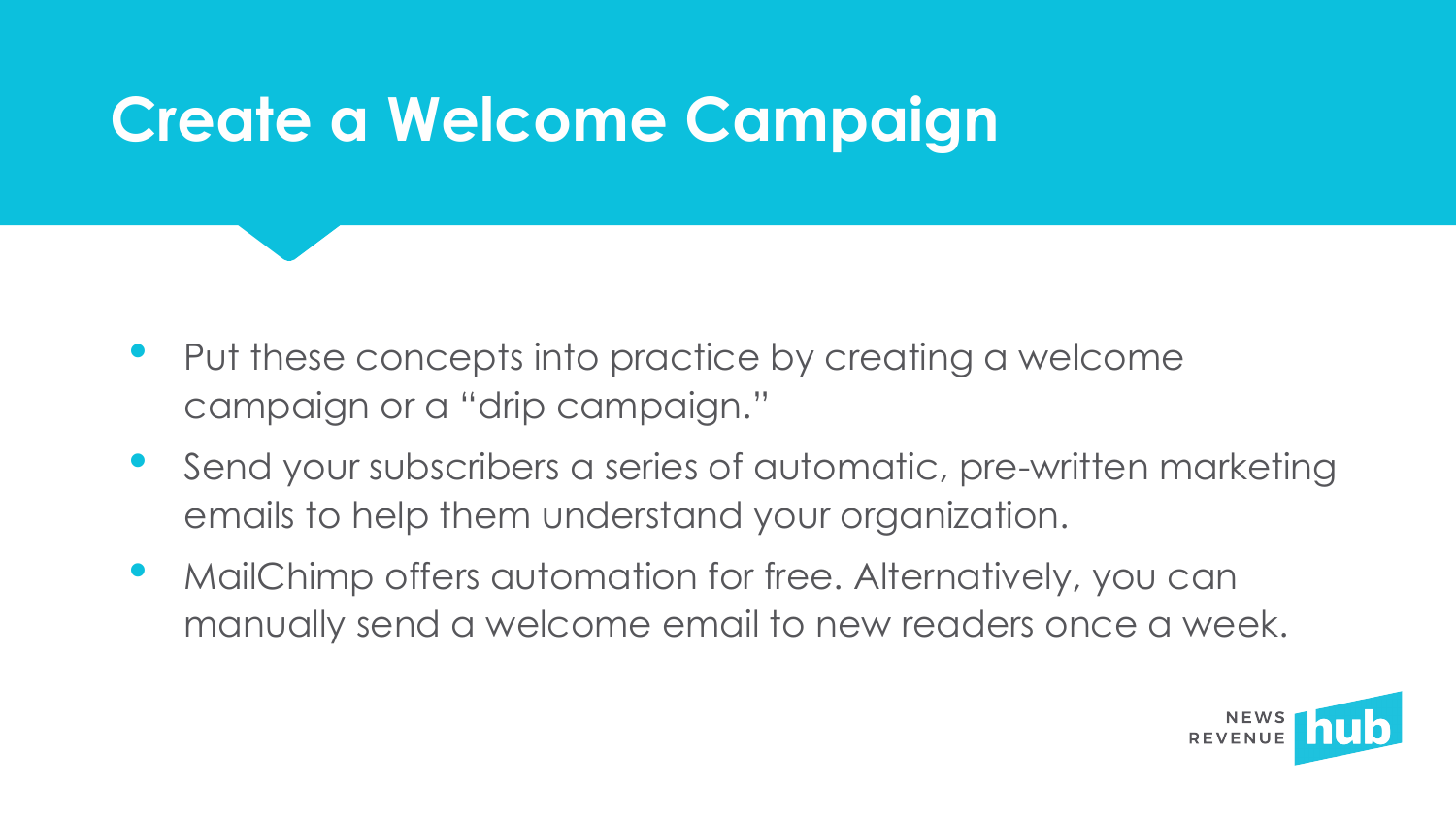#### **Prime them for an ask**

- By the time you're reading to ask for a contribution, readers will already be familiar with your mission and what you need to operate.
- Connect the dots: help them understand how their contribution powers your reporting and how your reporting impacts change in your community.